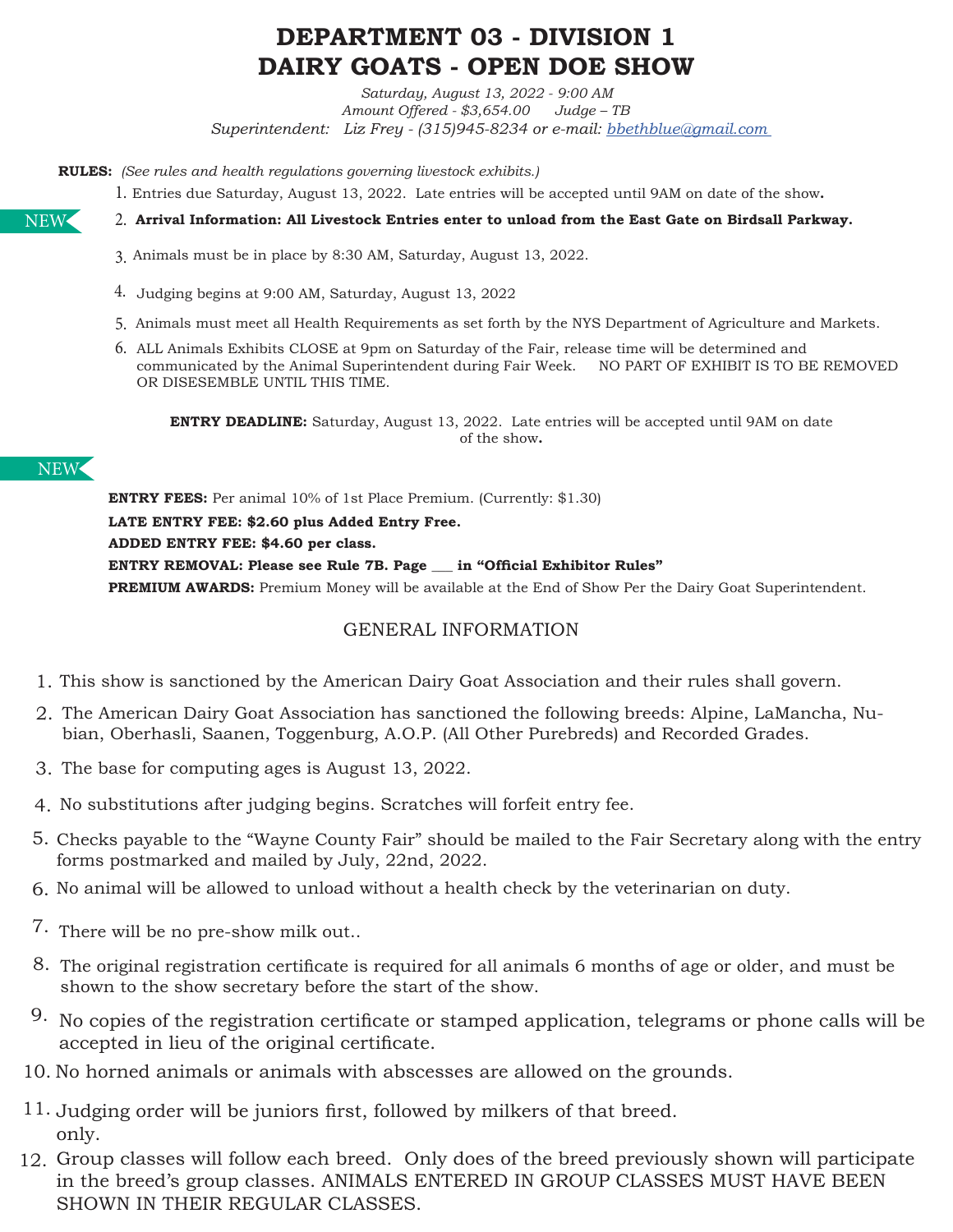- **Ribbons awarded to First, Second, Third place. Wayne County Fair rosettes will be**  13.**awarded to the Junior, Reserve Junior, Senior and Reserve Senior Champion of each breed.**
- **Premium awards are as follows: 1st....\$13.00 2nd....\$11.00 3rd....\$8.00** 14.
- Cash premium awards for the group classes will be the same as for individual classes. No 15. premiums will be awarded in classes where no entry fee is charged.
- The Wayne County Fair assumes no responsibility in case of loss, damage or accident to live-16. stock, person or property from any cause while at the fairground. Entries are received upon this condition only.
- 17. Junior Does: Purebred, American or Recorded Grades not in milk.
- 18. Senior Does: Purebred, American or Recorded Grades of any age that have freshened or are in milk (dry milkers).
- **MANDATORY SHOW RING ATTIRE IS EITHER ALL WHITE OR BLACK PANTS WITH WHITE**  19. **SHIRT**
- $20.$  This is not a separately sanctioned senior / junior show.
- $21.$  The order of the show is not subject to change.

# REMINDER

- 22. Youth under the age of 18 that are staying on the fairgrounds overnight MUST adhere to the
- 23. Animals must exit doors in cattle portion of barn only.
- **Any trailer staying overnight will be parked on the SOUTH WEST CORNER of**  24. **the fairgrounds in the trailer parking area. Any trailer left over night North of the horse show ring will be moved by fair personal.**
- **NO DOGS ALLOWED ON THE FAIR GROUNDS DURING ANY EVENTS!!** 25.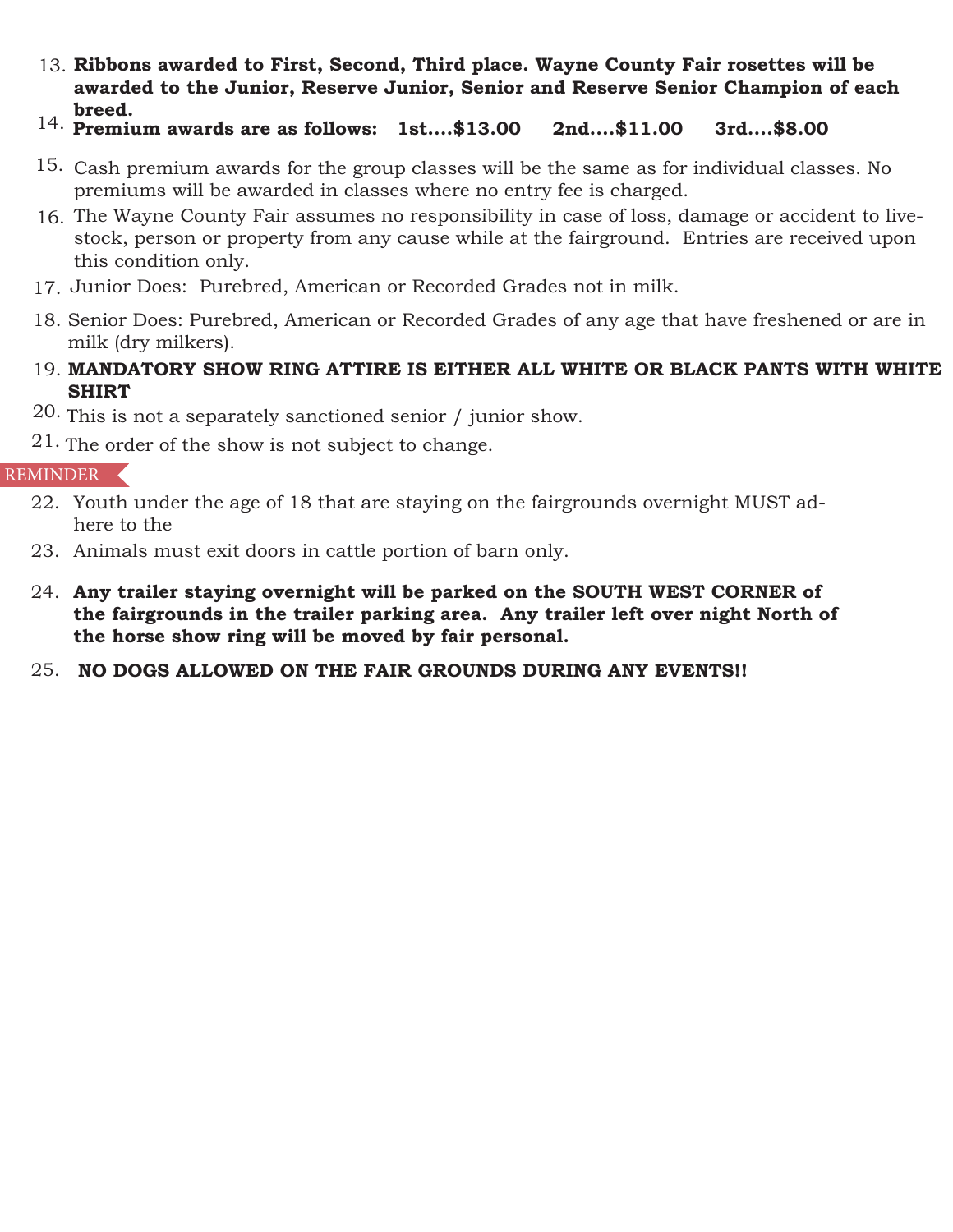**SECTION 1 – SHOWMANSHIP:** (To be entered the day of the show NO ENTRY FEE) \*Ages as of January 1st \*

- Novice Class (under 9 years of age) 1.
- Junior Class (9-13 years of age) 2.
- Senior Class (14-18 years of age) 3.
- Adult 4.

**BREED SECTIONS:** \*(Add Breed Section number on entry form) \*

| <b>SECTION 2 - ALPINES</b>   | <b>SECTION 6 - SAANEN</b>                |
|------------------------------|------------------------------------------|
| <b>SECTION 3 - LAMANCHA</b>  | <b>SECTION 7 - TOGGENBURG</b>            |
| <b>SECTION 4 - NUBIAN</b>    | SECTION 8 - A.O.P. (ALL OTHER PUREBREDS) |
| <b>SECTION 5 - OBERHASLI</b> | <b>SECTION 9 - RECORDED GRADES</b>       |

#### **JUNIOR DOE CLASSES:**

| *Enter Class number on entry Form*                                                                     |                   | 2nd | 3rd    |
|--------------------------------------------------------------------------------------------------------|-------------------|-----|--------|
| Class:                                                                                                 |                   |     |        |
| 1. Junior Kids (born April 1, 2022 - Show Date).                                                       | $$13.00$ $$11.00$ |     | \$8.00 |
| 2. Intermediate Kids (born March 1, 2022 - March 31, 2022).                                            | $$13.00$ $$11.00$ |     | \$8.00 |
| 3. Senior Kids (born January 1, 2022 - February 28, 2022).                                             | $$13.00$ $$11.00$ |     | \$8.00 |
| 4. Junior Yearlings (born May 1, 2021 - December 31, 2021).                                            | $$13.00$ $$11.00$ |     | \$8.00 |
| 5. Senior Yearlings (born on or before April 30, 2021 that have not<br>reached their second birthday). | $$13.00$ $$11.00$ |     | \$8.00 |
| <b>JUNIOR CHAMPION</b><br>RESERVE JUNIOR CHAMPION                                                      |                   |     |        |
| ARNIAR RAR AI LAARA.                                                                                   |                   |     |        |

#### **SENIOR DOE CLASSES:**

\*Enter Class number on entry Form\*

| Class:                                   | 1st               | 2nd                       | 3rd    |
|------------------------------------------|-------------------|---------------------------|--------|
| <b>6.</b> Milkers, under 2 years of age. |                   | $$13.00$ $$11.00$ $$8.00$ |        |
| 7. Milkers, 2 years and under 3 years.   |                   | $$13.00$ $$11.00$ $$8.00$ |        |
| 8. Milkers, 3 years and under 4 years.   | $$13.00$ $$11.00$ |                           | \$8.00 |
| 9. Milkers, 4 years and under 5 years.   | $$13.00$ $$11.00$ |                           | \$8.00 |
| 10. Milkers, 5 years and older.          | $$13.00$ $$11.00$ |                           | \$8.00 |
|                                          |                   |                           |        |

# **SENIOR CHAMPION RESERVE SENIOR CHAMPION ADGA GRAND CHAMPION ADGA RESERVE GRAND CHAMPION**

11. Champion Challenge